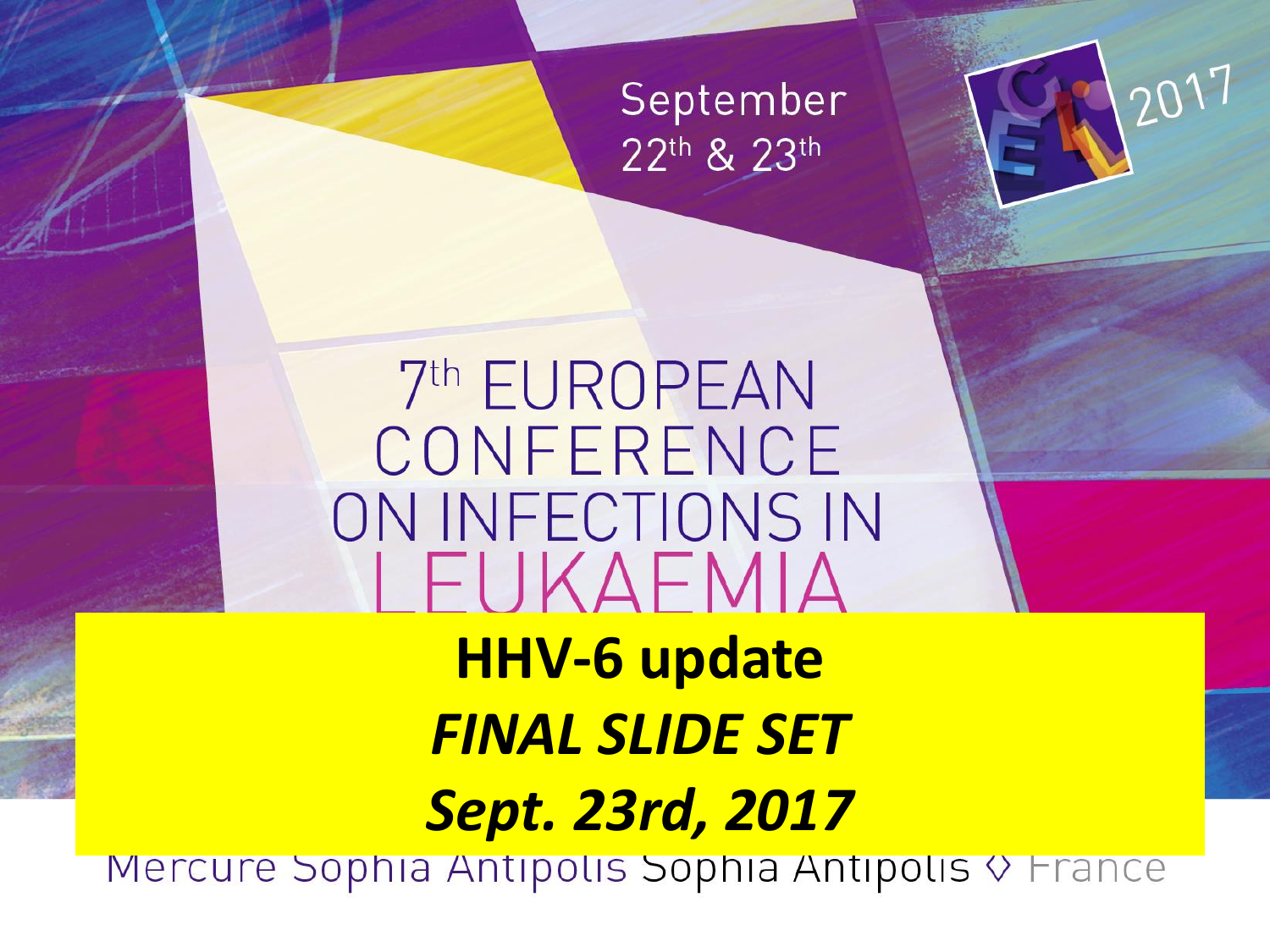#### ECIL 7 CMV and HHV-6 update group Members

Per Ljungman (Sweden) Rafael de la Camara (Spain) Roberto Crocchiolo (Italy) Hermann Einsele (Germany) Petr Hubacek (Czech Republic) Josh Hill (USA) David Navarro (Spain) Christine Robin (France) Kate N Ward (UK)

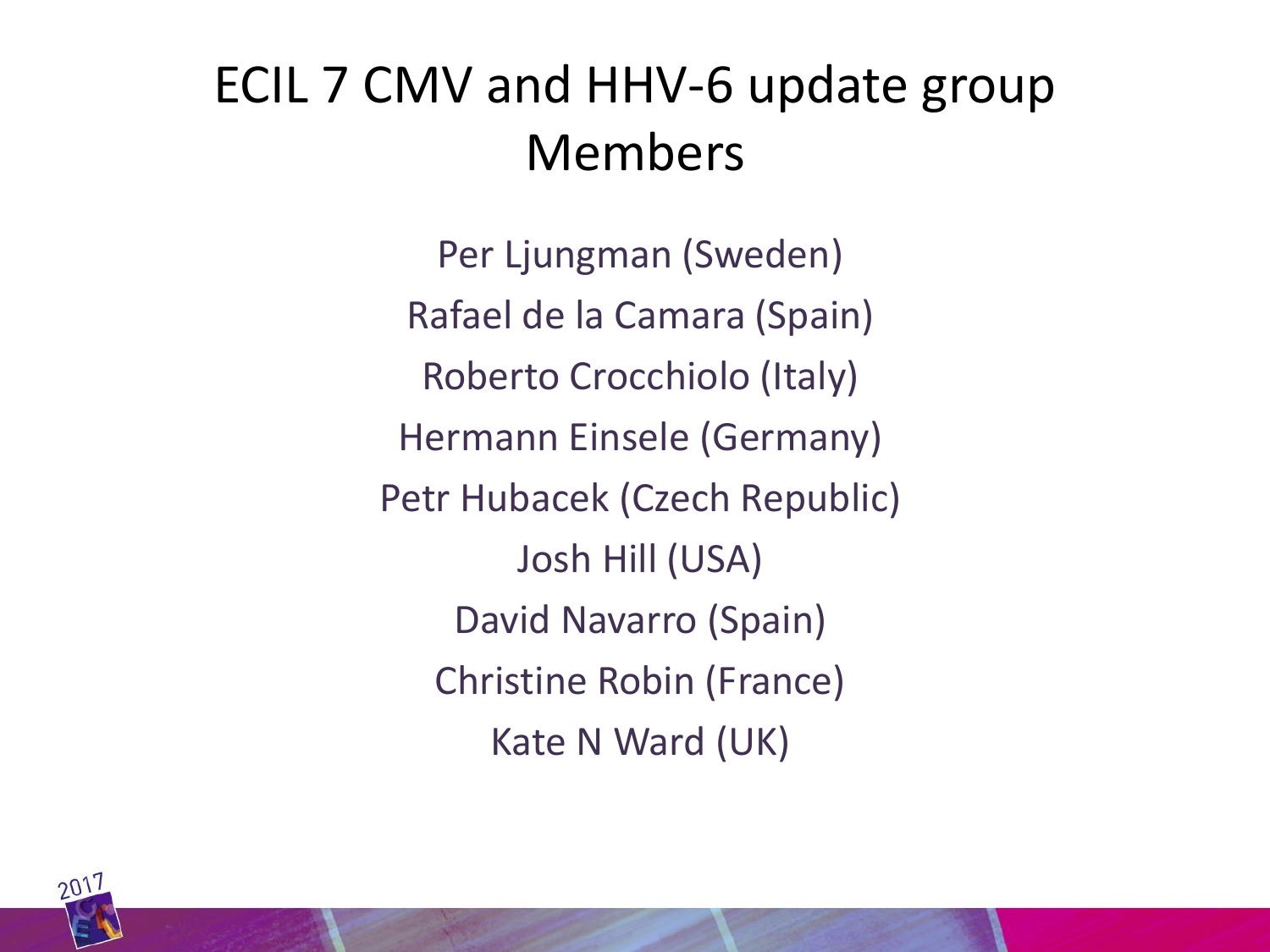#### Road map - HHV-6

- Working group
	- Kate Ward (KNW): CIHHV-6 & HHV-6 encephalitis
	- Peter Hubacek (PH): Definitions, diagnosis of infection
	- Josh Hill (JAH): HHV-6B myelosuppression, HHV-6B pneumonitis & other possible end organ disease, HHV-6 B & acute GVHD, increased all cause mortality, antiviral drugs & immunotherapy

Suggestions further research

– KNW, PH, JAH joint review of draft paper & slides

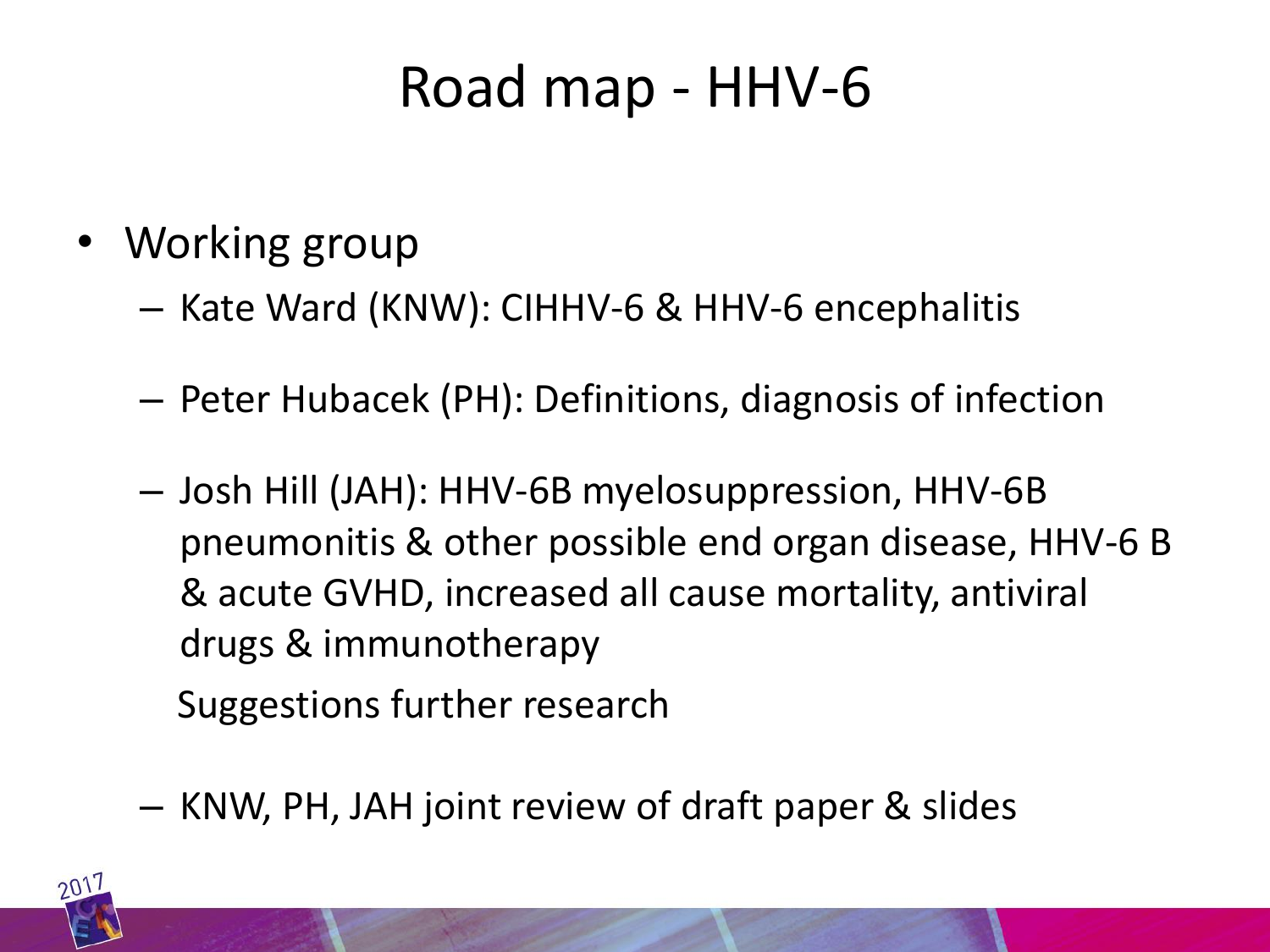#### Introduction

- HHV-6A
- ? Disease
- HHV-6B
- 1<sup>0</sup> infection in 1<sup>st</sup> two years of life **Exanthem subitum** 
	- Reactivation post HSCT Encephalitis
	- *Zerr et al., 2012; Dulery et al, 2012 Wang, 1999; Zerr, 2006*
- 
- 

 No disease has been proven with HHV-6 in patients with haematological malignancies who have not undergone HSCT

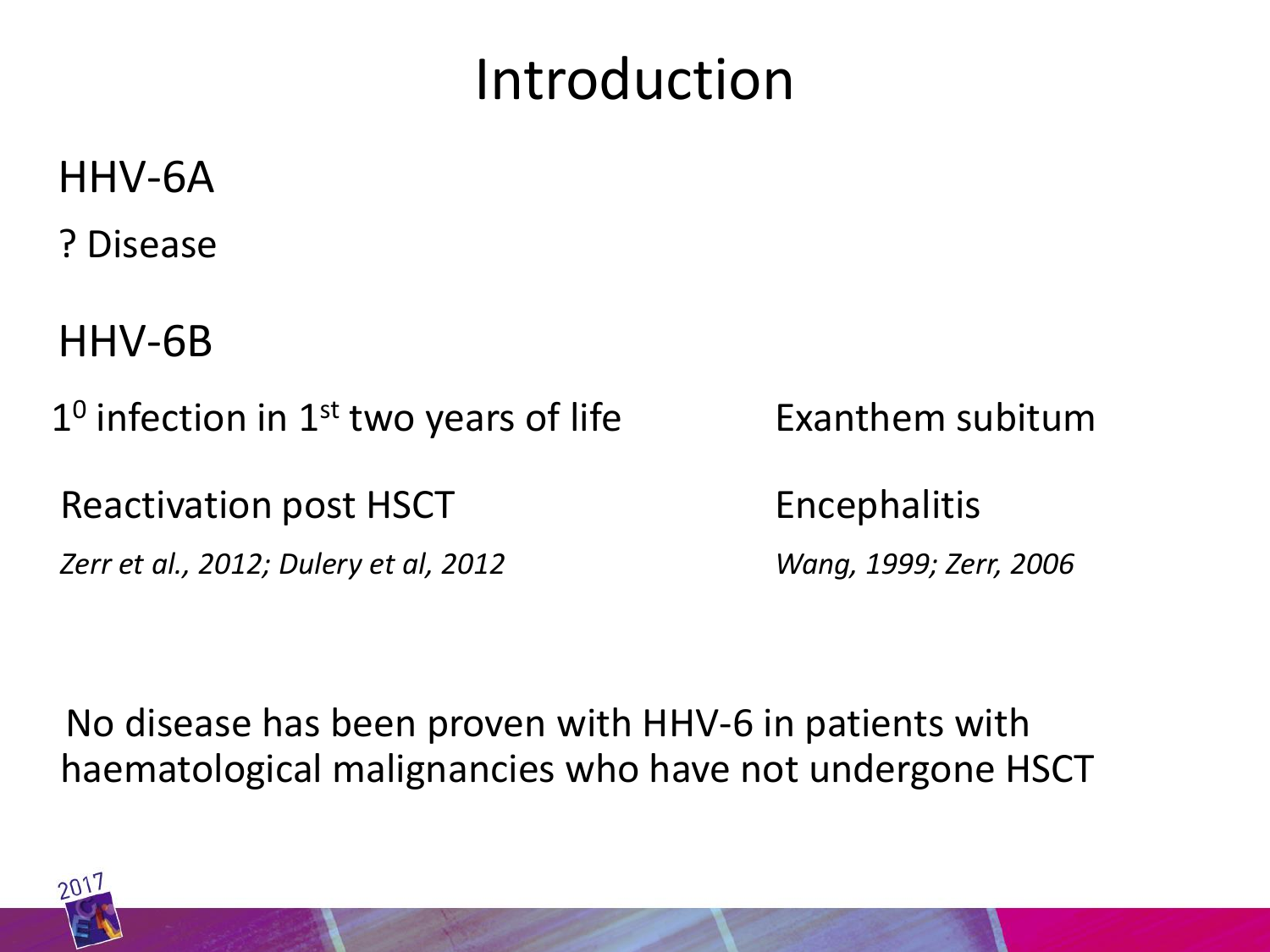#### Chromosomally integrated HHV-6 (CIHHV-6)

*Morisette, 2010; Pellett, 2012; Clark, 2016*

HHV-6A or B always subtelomeric, prevalence about 1%

Vertical transmission

Inherited from mother or father

1 HHV-6 DNA copy\*/leucocyte, & every other nucleated cell type HHV-6 DNA also detected in hair follicles & nails (any positive suggestive of CIHHV-6)

 Characteristic persistent high HHV-6 DNA level Equivalent to leucocyte count in whole blood ( $>5.5 \log_{10}$  copies/ml) 100-fold lower in serum Variable in plasma samples

\* Very rarely 2-4 copies

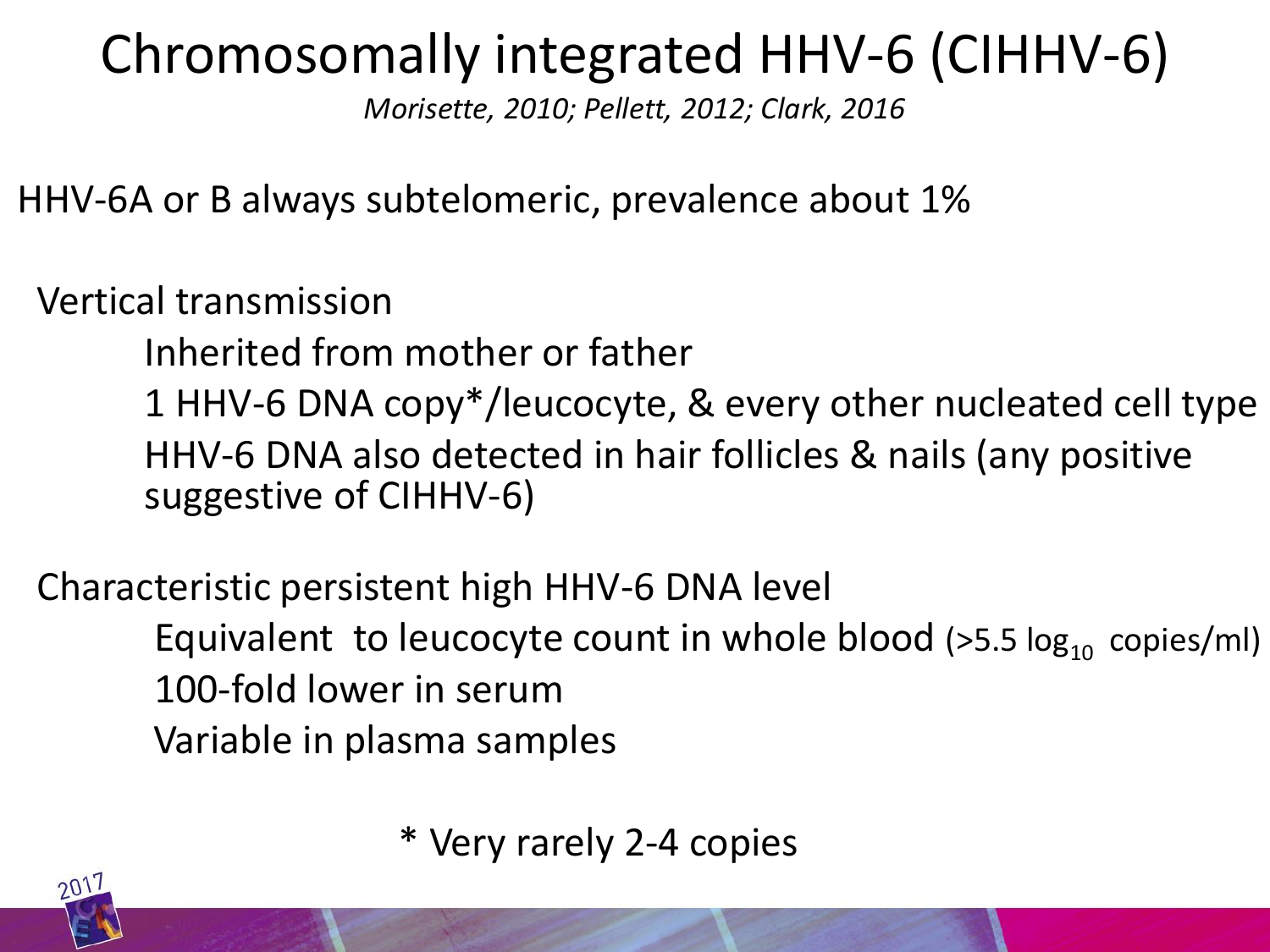## CIHHV-6 & disease associations

Associated with angina pectoris in a large general population screen *Gravel, 2015*

One proven case of reactivation in vivo:

CIHHV-6A in child with SCID & haemophagocytic syndrome (HPS) pre-HSCT & HPS flare plus thrombotic microangiopathy post-HSCT *Endo, 2014*

One possible case of reactivation in vivo: CIHHV-6A in a patient with encephalitis post allogeneic HSCT *Hill, 2015*

CIHHV-6 in donor or recipient associated with acute GVHD & CMV reactivation

 *Hill 2017*

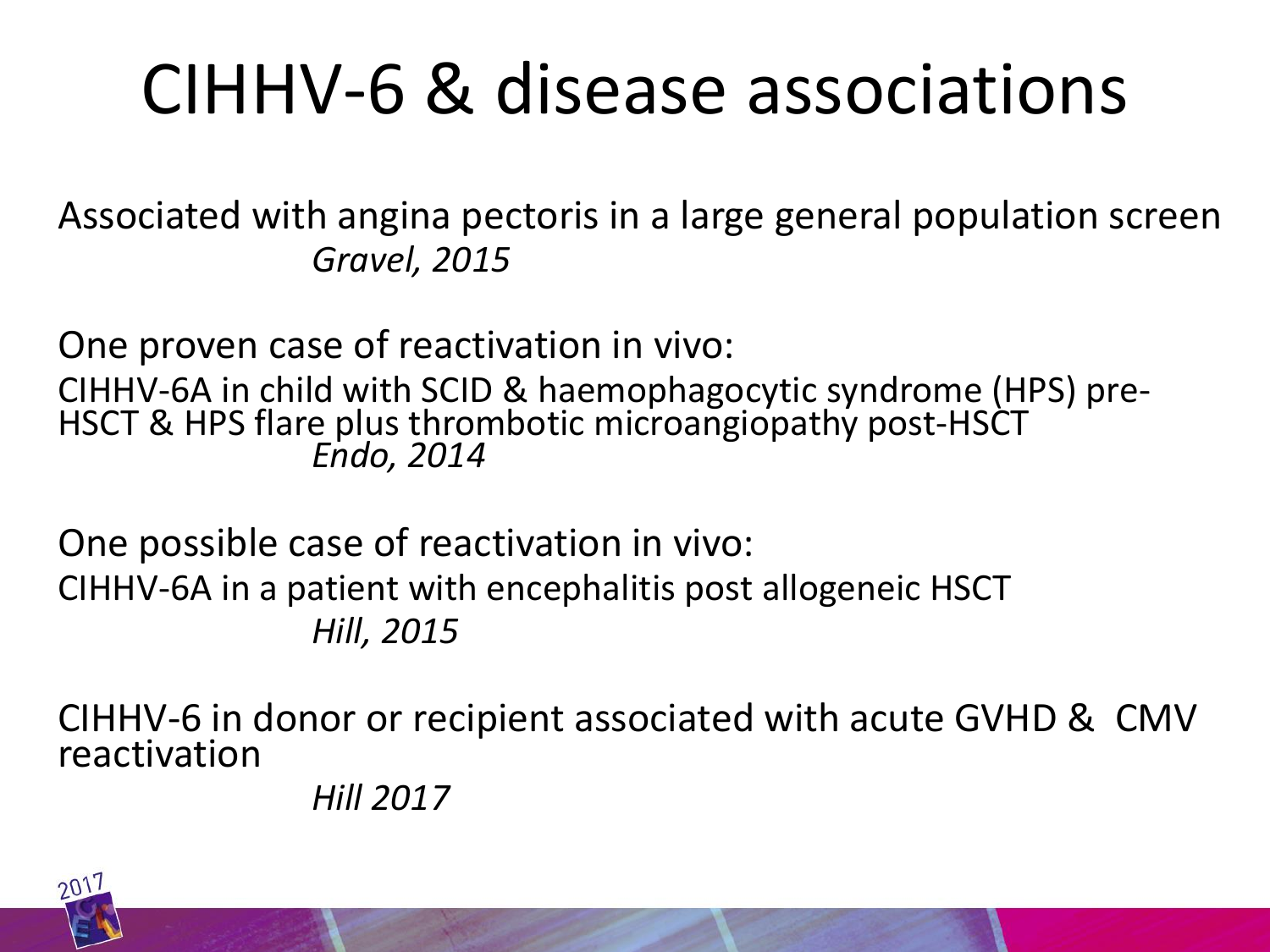#### Findings post-HSCT according to route of HHV-6 acquisition\*

| <b>Clinical/laboratory</b>                             | <b>Route of HHV-6 acquisition</b> |                                             |                                             |                              |
|--------------------------------------------------------|-----------------------------------|---------------------------------------------|---------------------------------------------|------------------------------|
| <b>observations</b><br>after allogeneic<br><b>HSCT</b> | Donor &<br>recipient<br>postnatal | Donor<br>CIHHV-6<br>/Recipient<br>postnatal | Donor<br>postnatal<br>/Recipient<br>CIHHV-6 | Donor & recipient<br>CIHHV-6 |
| One HHV-6 copy/ leucocyte                              | <b>No</b>                         | Yes                                         | <b>No</b>                                   | <b>Yes</b>                   |
| One HHV-6 copy/<br>non-haematopoietic cell             | <b>No</b>                         | <b>No</b>                                   | <b>Yes</b>                                  | <b>Yes</b>                   |
| HHV-6 species/ prevalence                              | B/ > 97%                          | $A$ or $B/$<br>about 1%                     | $A$ or $B/$<br>about 1%                     | A or B<br>About 1%           |
| <b>Persistent HHV-6</b><br>DNA in blood                | <b>No</b>                         | <b>Yes</b>                                  | $+/-$                                       | <b>Yes</b>                   |
| Proven HHV-6 disease                                   | Yes,<br>encephalitis              | None due to<br>CIHHV-6                      | None due to<br>CIHHV-6                      | None due to<br>CIHHV-6       |
| Response of HHV-6 DNA<br>level to antivirals<br>0.01   | Yes, decrease                     | No decrease                                 | No decrease                                 | No decrease                  |



*\*Adapted from Ward & Clark, 2009*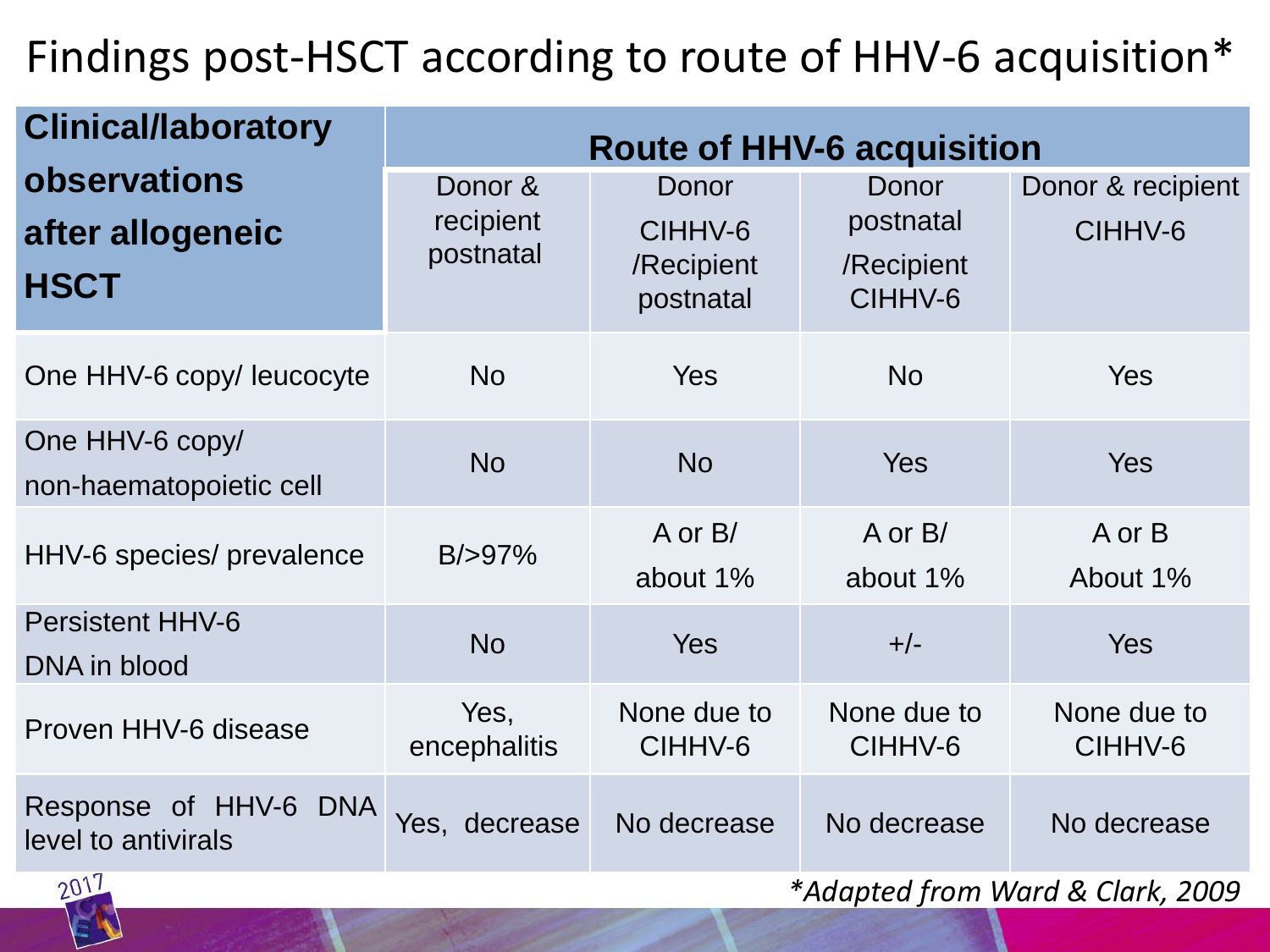### **Definitions**

- *CIHHV-6 :* The viral genome has been inherited vertically and is integrated into a chromosome. HHV-6 DNA can be detected in latent form in every nucleated cell in the body.
- *HHV-6 infection (replication)*: Virus isolation by culture or detection of viral proteins or nucleic acid in any body fluid or tissue specimen. Specify source & diagnostic method. This applies to primary infection and reactivation.
- *Primary HHV-6 infection:* Detection of HHV-6 infection in an individual with no evidence of previous HHV-6 exposure. Normally this would be accompanied by HHV-6 seroconversion but HSCT recipients may not develop antibodies. Donor-derived CIHHV-6 must be excluded.

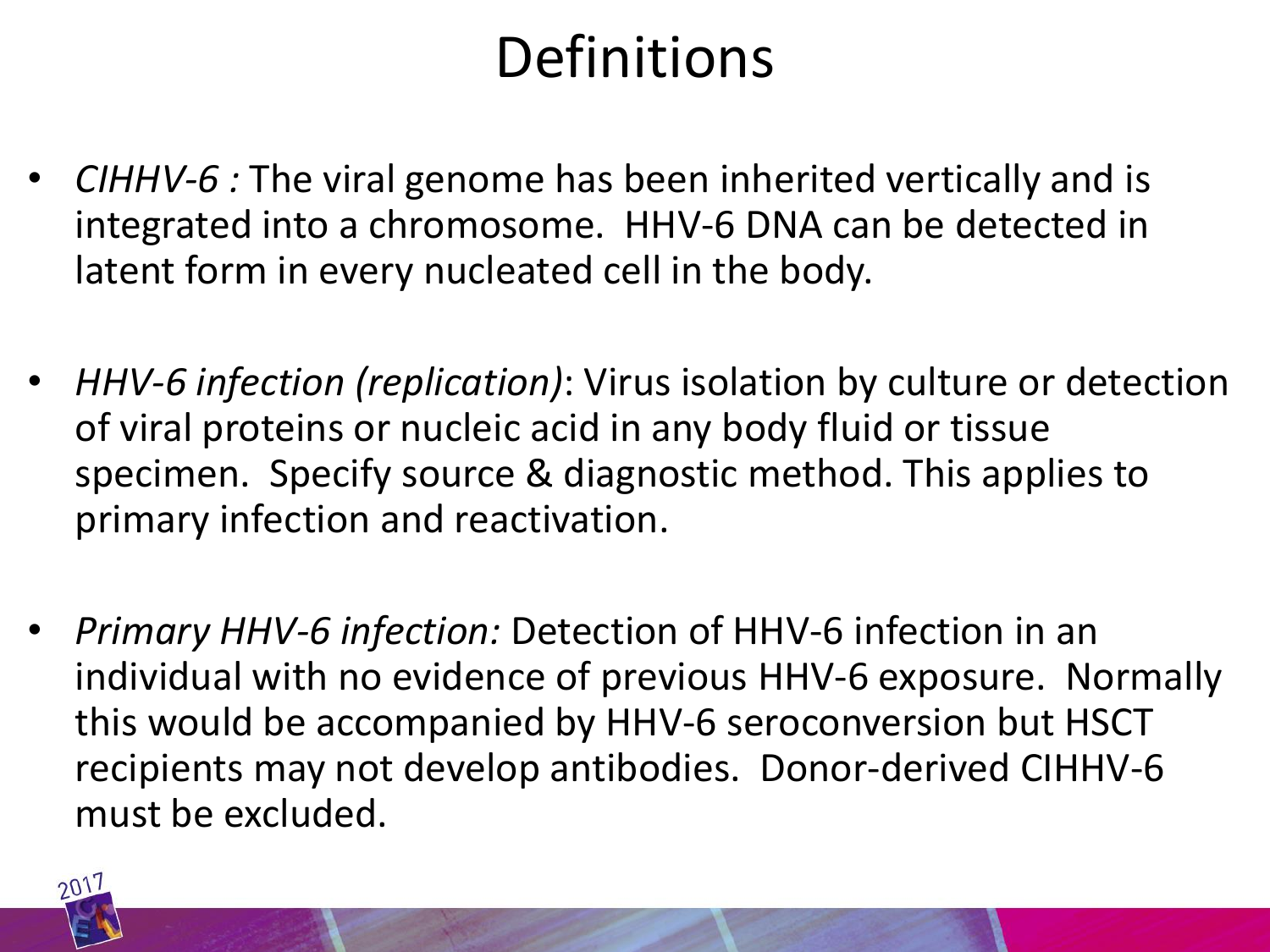## Definitions (2)

- *HHV-6 reactivation:* New detection of HHV-6 DNA in blood in an individual with evidence of previous HHV-6 exposure. Preceding primary HHV-6B infection can be assumed in individuals > 2 years old. Donor- and/or recipient-derived CIHHV-6 must be excluded.
- *CIHHV-6 reactivation:* Reactivation of the integrated virus (HHV-6A or HHV-6B) must be confirmed by virus culture plus sequencing of the viral genome to confirm identity of the viral isolate with the integrated virus.

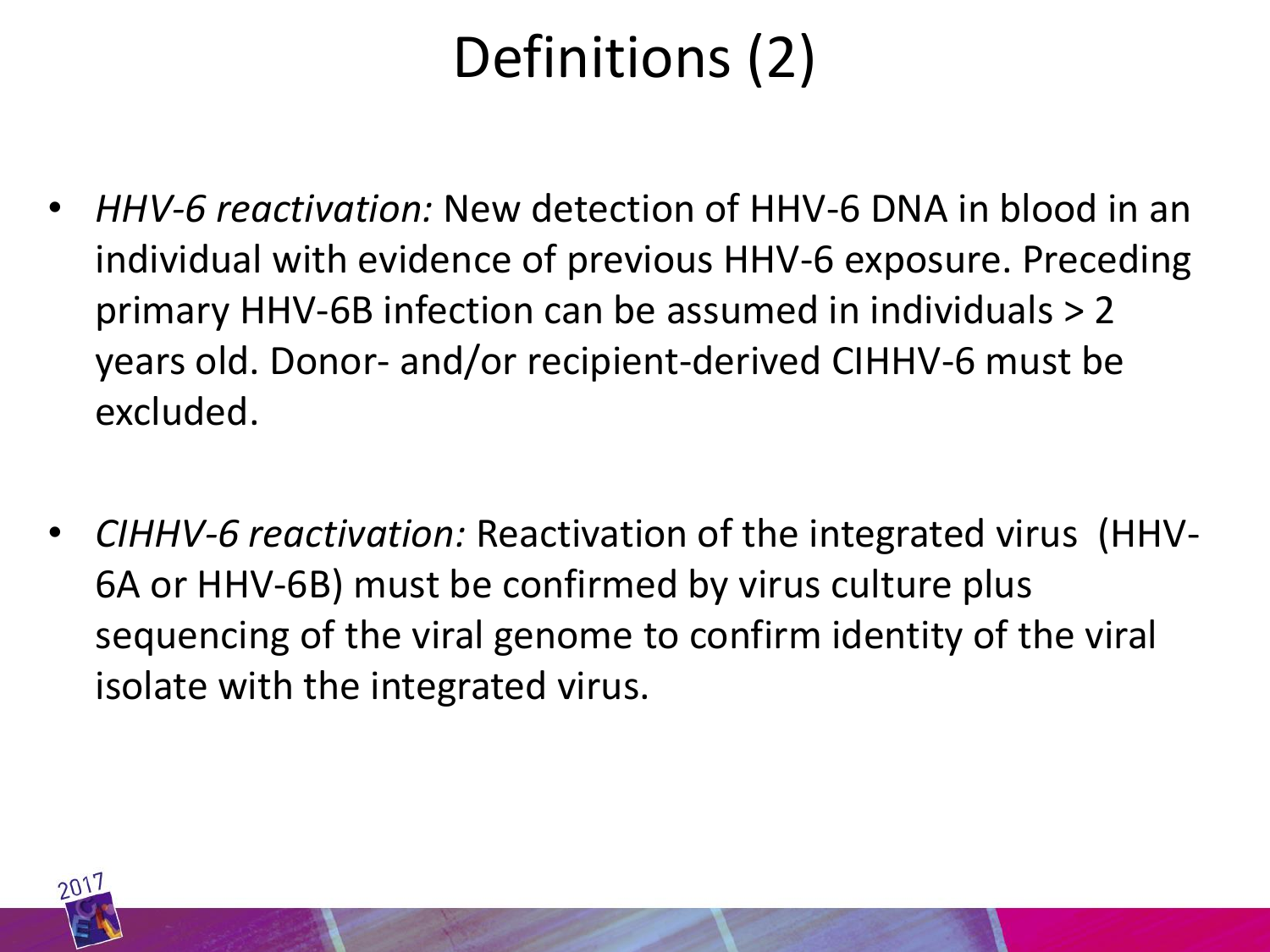## HHV-6 Diagnostic Testing

- Quantitative PCR that distinguishes between HHV-6A & HHV-6B DNA is recommended for diagnosis of infection.
- For a given patient, repeated HHV-6 DNA testing should be performed using the same DNA extraction method, quantitative PCR, and specimen.
- If CIHHV-6 suspected, pre-HSCT whole blood or serum or cellular samples or leftover DNA from donor and/or recipient should be tested by quantitative PCR that distinguishes between HHV-6A and HHV-6B DNA. Plasma is not recommended.
- CIHHV-6 can be confirmed if there is one copy of viral DNA/cellular genome or viral DNA in hair follicles or nails, or by fluorescent in situ hybridisation (FISH).

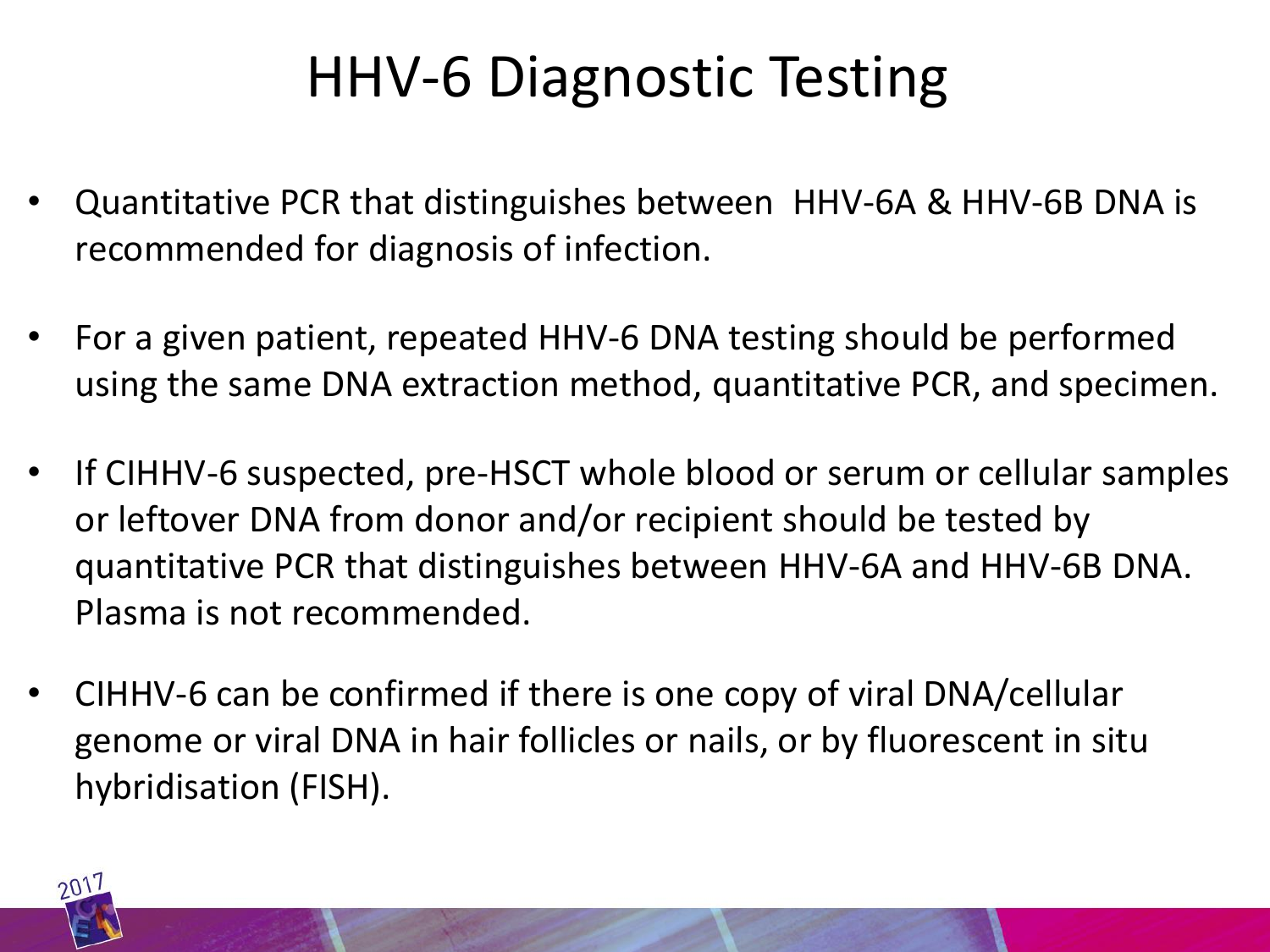HHV-6 Disease: Primary HHV-6 infection vs HHV-6 reactivation after allogeneic HSCT

Only 2 cases of primary HHV-6 infection have been reported. These were accompanied by fever & rash. *Lau, 1988; Muramatsu, 2009*

In contrast HHV-6B reactivation is common & has been firmly associated with encephalitis.

*Zerr & Ogata, 2015*

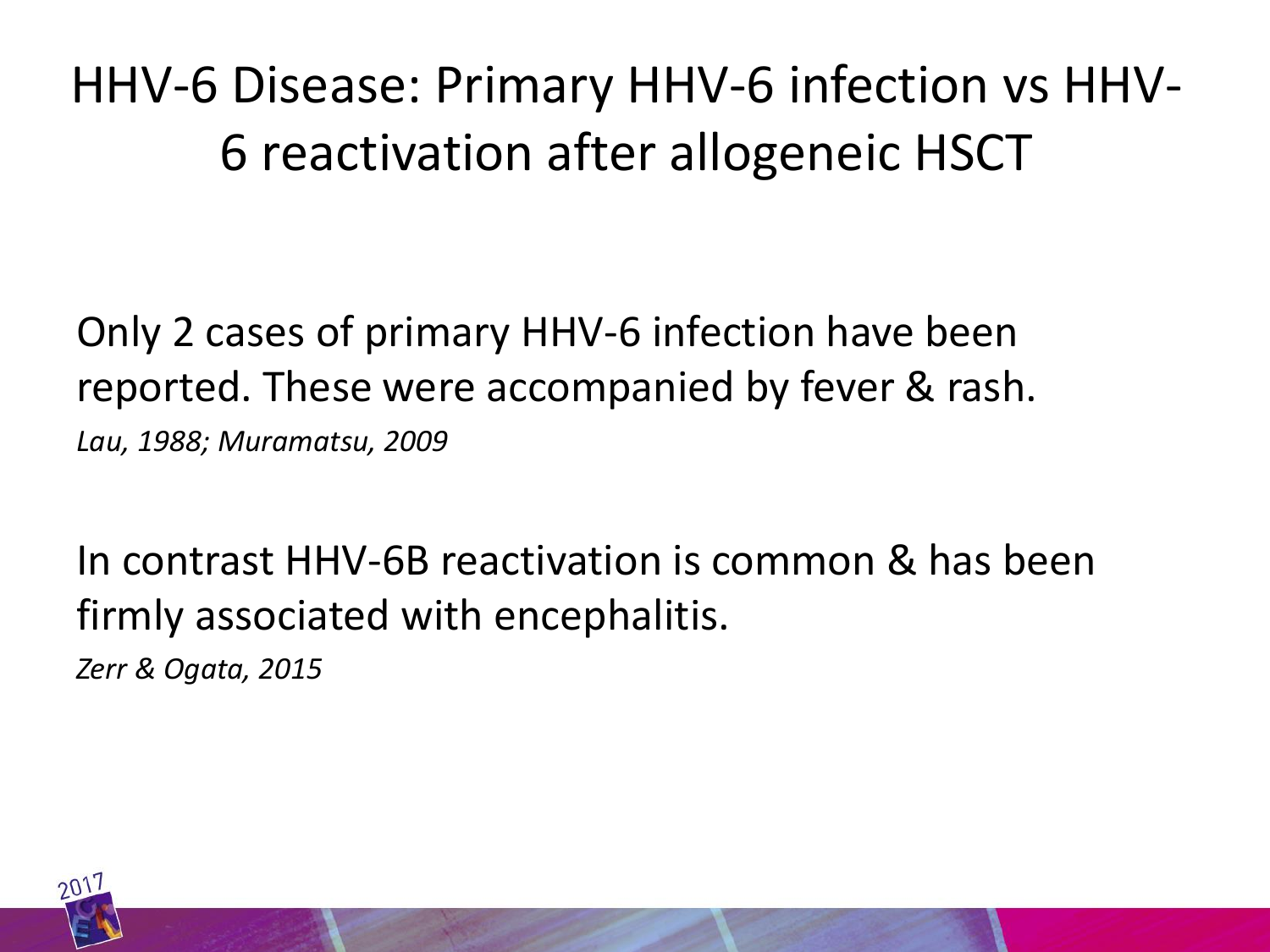#### HHV-6B reactivation after allogeneic HSCT: disease associations\*

|                                   | <b>Epidemiological associations</b>                         | In vitro or in vivo support for causation |
|-----------------------------------|-------------------------------------------------------------|-------------------------------------------|
| HHV-6B<br>end<br>organ<br>disease | Encephalitis (predominantly limbic<br>encephalitis)         | <b>Strong</b>                             |
|                                   | Non-encephalitic CNS dysfunction<br>e.g. delirium, myelitis | Moderate                                  |
|                                   | Myelosuppression, allograft failure                         | Moderate                                  |
|                                   | <b>Pneumonitis</b>                                          | Weak                                      |
|                                   | <b>Hepatitis</b>                                            | Weak                                      |
| HHV-6B<br>other                   | Fever & rash                                                | <b>Strong</b>                             |
|                                   | <b>Acute GVHD</b>                                           | Moderate                                  |
|                                   | <b>CMV</b> reactivation                                     | Moderate                                  |
|                                   | Increased all-cause mortality                               | Weak                                      |



\* *Adapted from Hill & Zerr, 2016*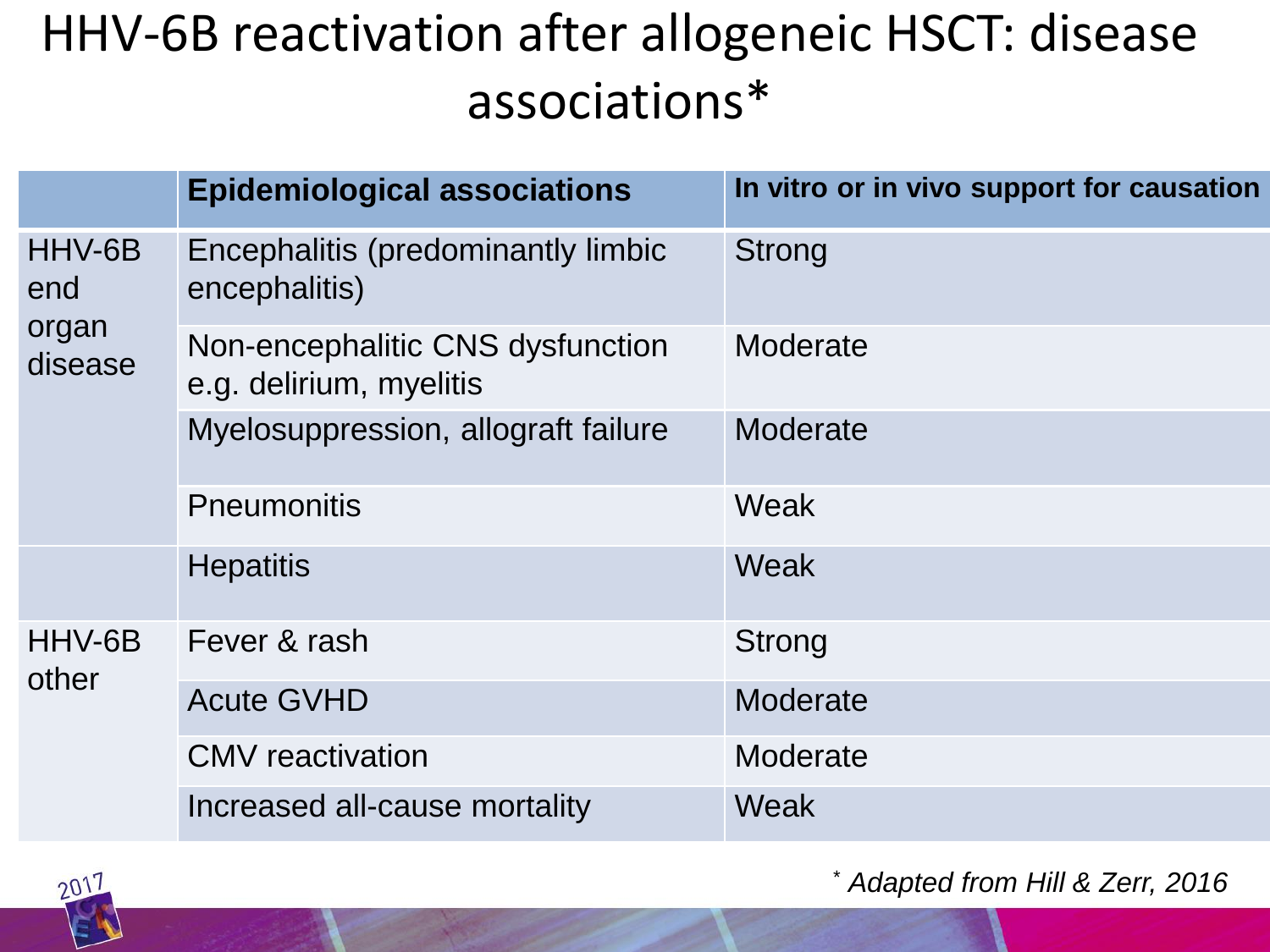#### Clinical features of HHV-6B encephalitis\*

| Disease onset             | Usually 2-6 weeks after HSCT but can be later                                                                                                                           |  |  |
|---------------------------|-------------------------------------------------------------------------------------------------------------------------------------------------------------------------|--|--|
| Symptoms/<br><b>Signs</b> | Confusion, encephalopathy, short term memory loss, SIADH, seizures,<br>insomnia                                                                                         |  |  |
| <b>Brain MRI</b>          | Often normal. Typically but not exclusively, circumscribed, non-<br>enhancing, hyperintense lesions in the medial temporal lobes<br>(especially hippocampus & amygdala) |  |  |
| <b>CSF</b>                | $HHV-6B$ DNA, $+/-$ mild protein elevation, $+/-$ mild<br><i>lymphocytic</i><br>pleocytosis                                                                             |  |  |
| Prognosis                 | Memory defects & neuropsychological sequelae in 20-60%<br>Death due to progressive encephalitis in up to 25% of all HSCT & up<br>to 50% of cord blood recipients        |  |  |



*\*Adapted from Hill & Zerr,2014*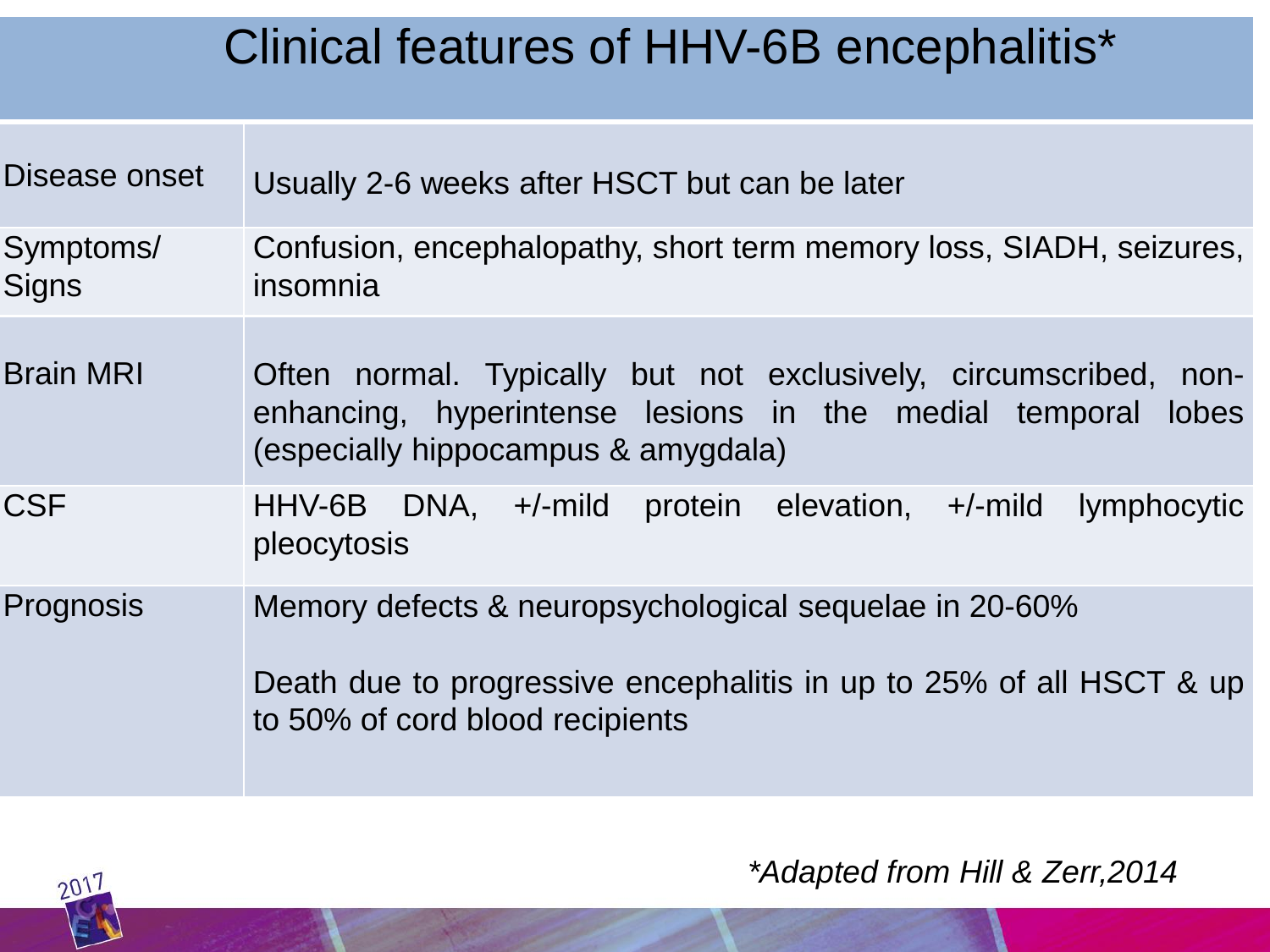## Risk factors for HHV-6B encephalitis in HSCT

• HHV-6 reactivation coincides with or precedes disease ≥ 10,000 copies/ml in blood (whole blood, serum, or plasma) correlates with HHV-6 encephalitis

*Ogata,2013; Hill, 2012*

- Cord blood HSCT Major risk factor - adjusted hazard ratio 20.00 P< .001 *Hill, 2012* Incidence 8.3% cord blood & 0.5% PBMC/bone marrow HSCT *Scheurer, 2013*
- Acute GVHD grades II-IV Adjusted hazard ratio 7.5 P<.001

*Hill, 2012*

• Pre-engraftment syndrome

*Ogata, 2015*

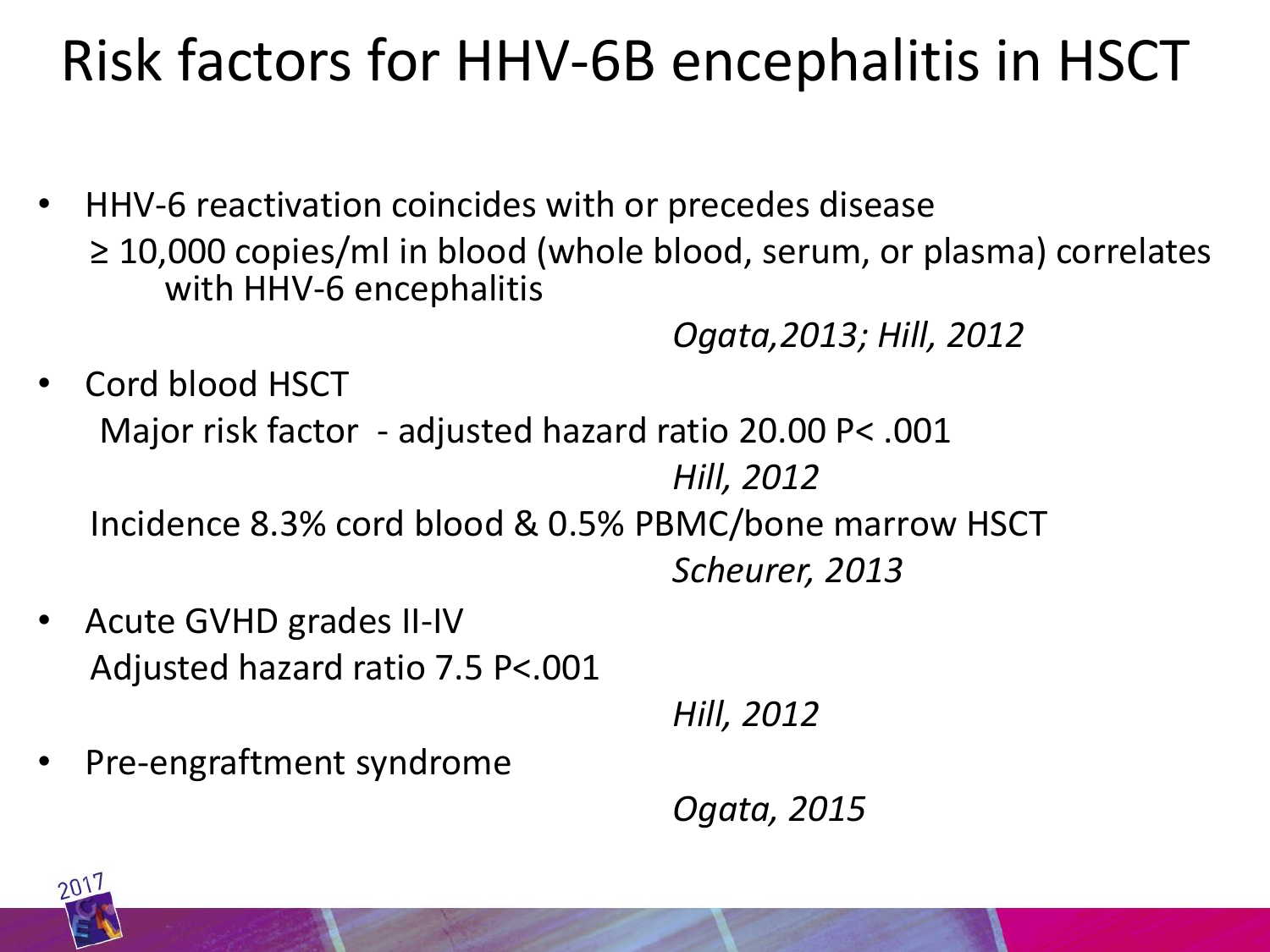## Diagnosis of HHV-6B encephalitis

- HHV-6B encephalitis should be based on HHV-6 DNA in CSF coinciding with acute-onset altered mental status (encephalopathy), or short term memory loss or seizures.
- CIHHV-6 in donor & recipient plus other likely infectious or non-infectious causes must be excluded.
- If CIHHV-6 is detected, evidence for CIHHV-6 reactivation in the CSF or brain is necessary to implicate CIHHV-6.

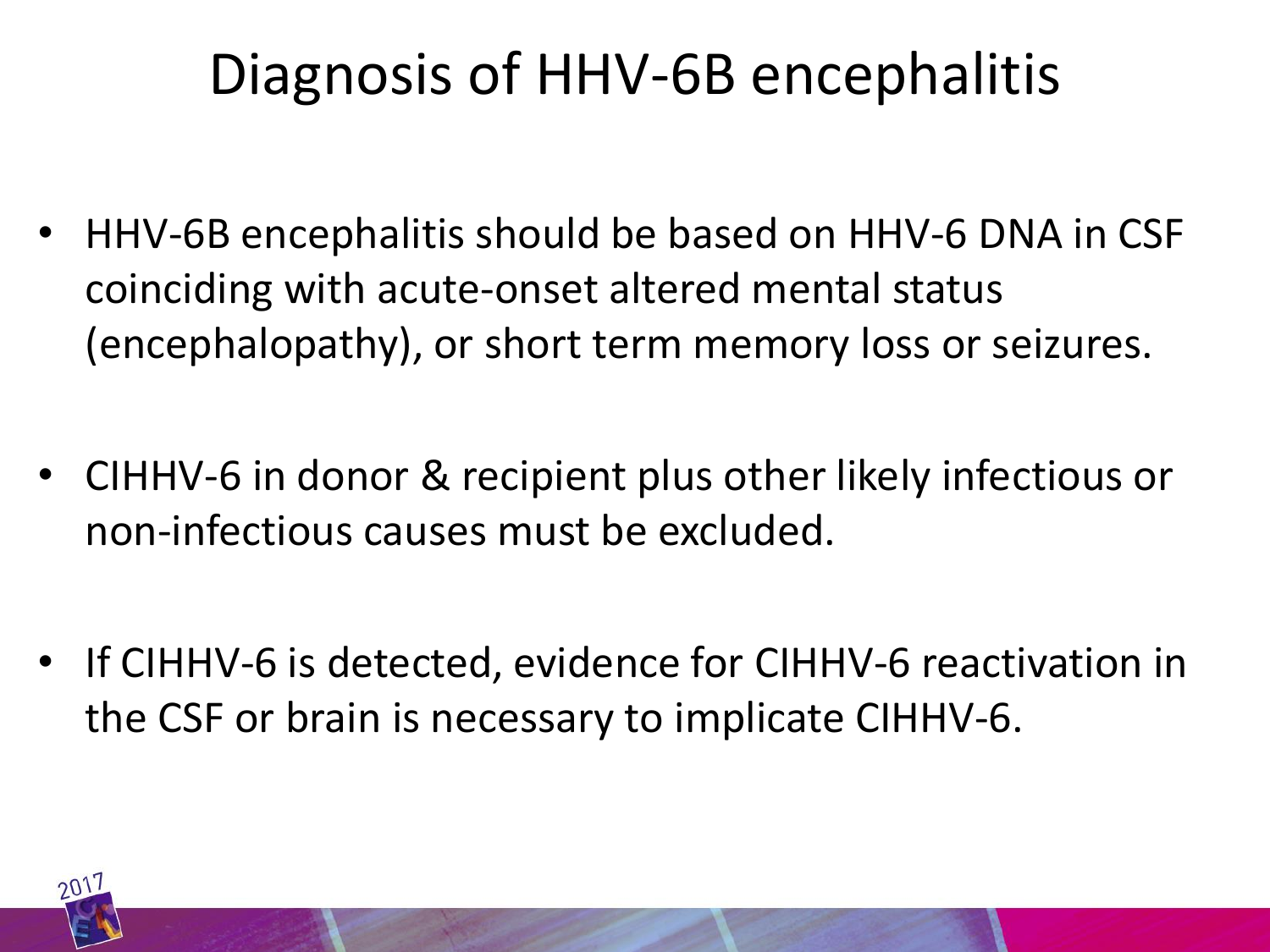## Antiviral therapy for the prevention of HHV-6B encephalitis

• Two prospective, non-randomised studies of *prophylactic* foscarnet (pre or post-engraftment) did not reduce HHV-6 reactivation or encephalitis

*Ogata, 2013; Ishiyama, 2012*

• Two prospective, non-randomised studies of *preemptive* ganciclovir or foscarnet did not reduce HHV-6 encephalitis

*Ogata, 2008; Ishiyama, 2011*

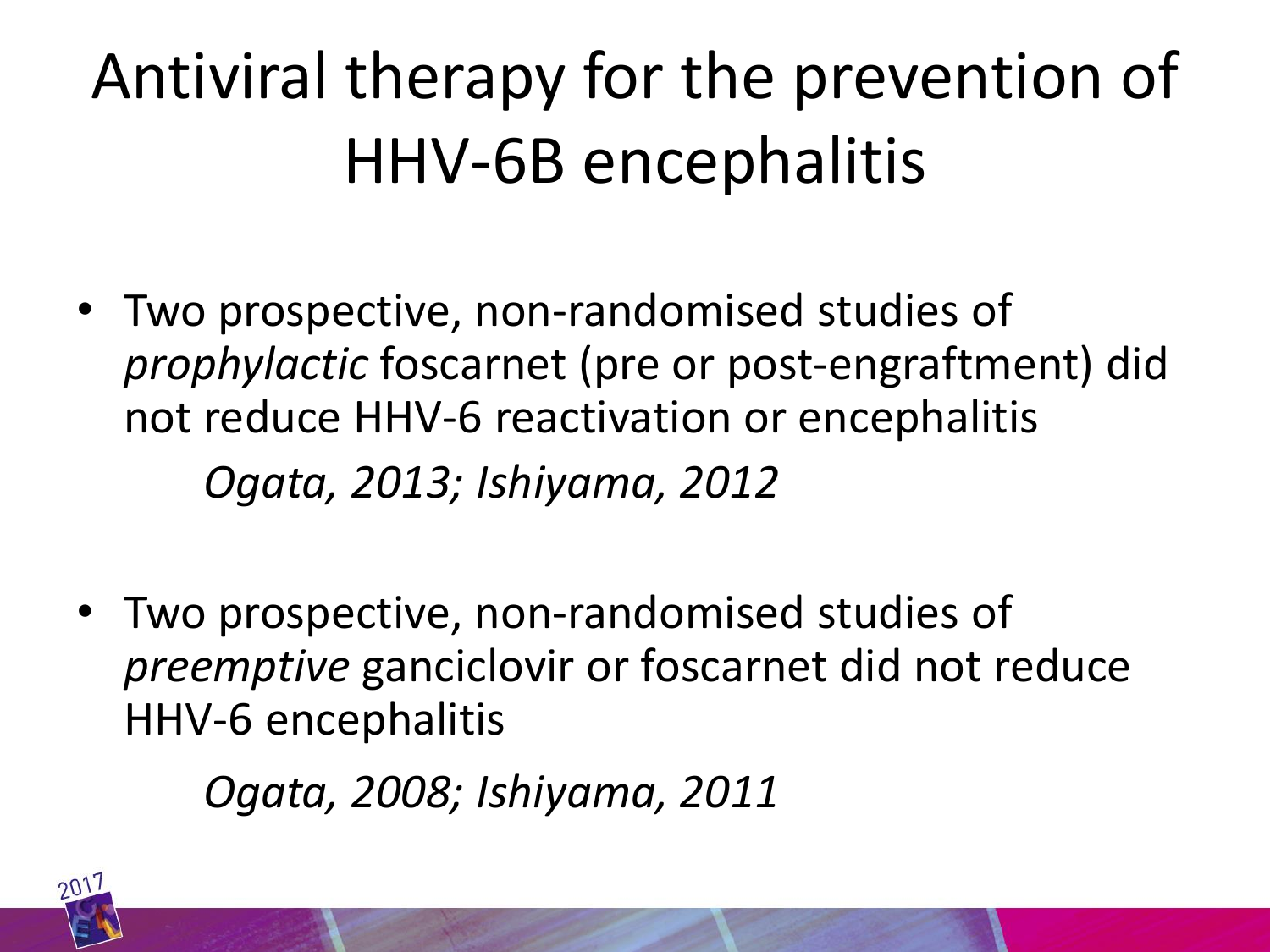#### Prediction & prevention of HHV-6B encephalitis

- Routine screening of HHV-6 DNA in blood after HSCT is not recommended (DIIu)
- Anti-HHV-6 prophylactic or pre-emptive therapy is not recommended for the prevention of HHV-6B reactivation or encephalitis after HSCT (DIIu)

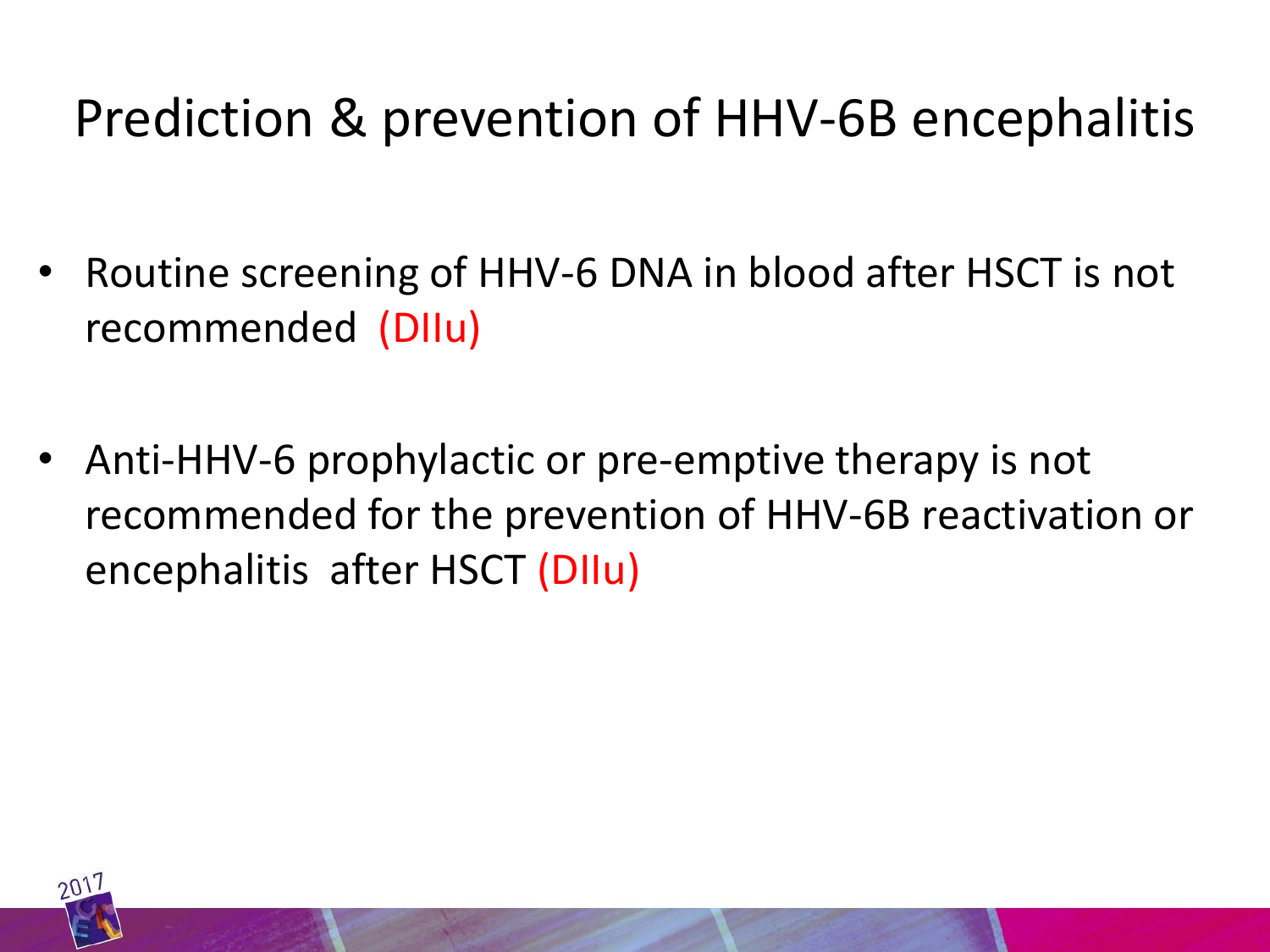#### Recent data on treatment of HHV-6B encephalitis

Retrospective study of 145 Japanese HSCT recipients with HHV-6B encephalitis

- Response rates of neurological symptoms : 83.8% foscarnet monotherapy 71.4% ganciclovir monotherapy  $P=0.10$
- Full dose therapy better than lower dose: Foscarnet 93% vs 74% P=0.044 Ganciclovir 84% vs 58% P=0.047



*Ogata, 2017*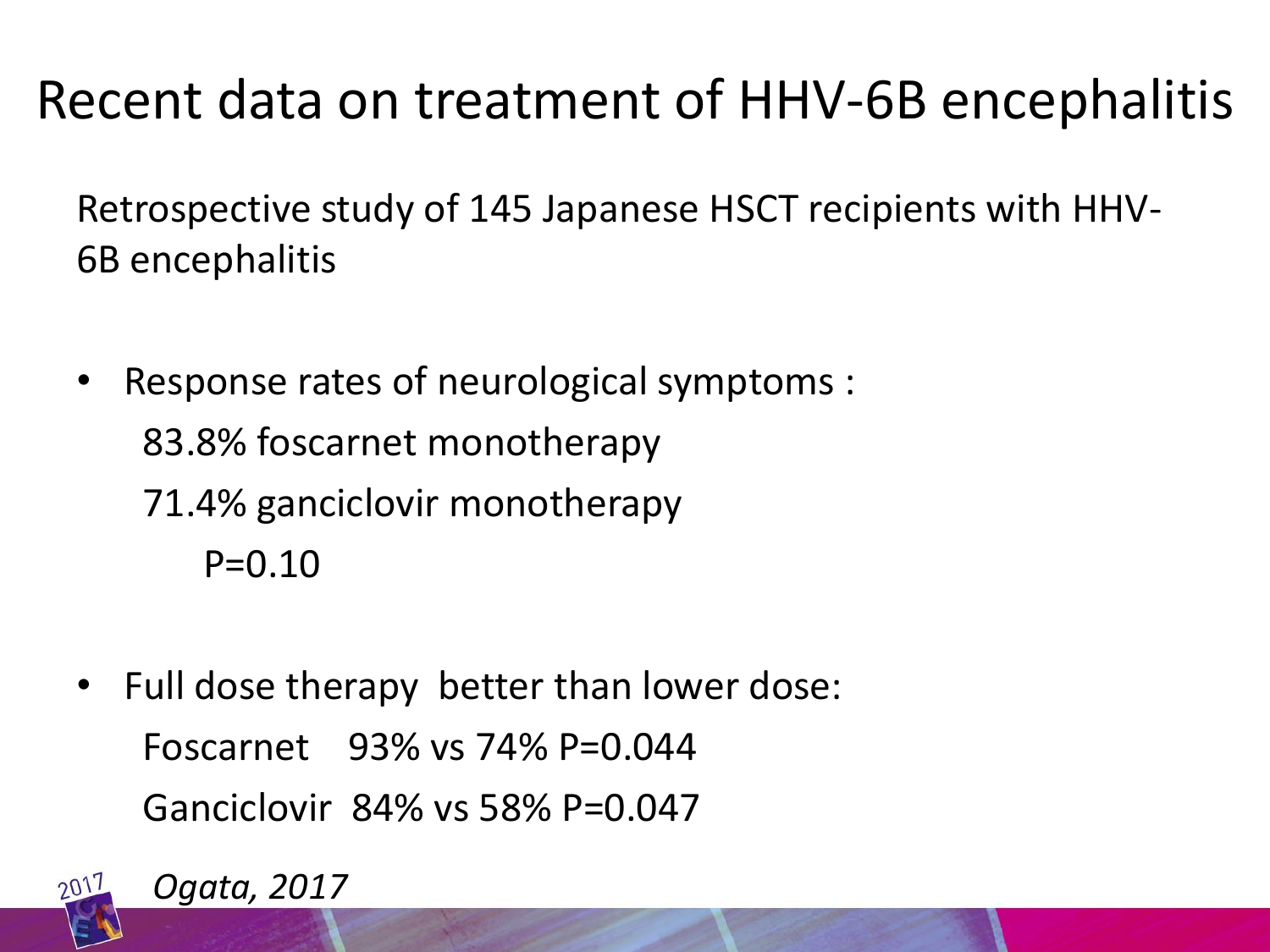### Treatment of HHV-6B encephalitis

- Foscarnet or ganciclovir are recommended, the choice of drug being dictated by the patient's condition (AIIu)
- The recommended doses are 90mg/kg b.d. for foscarnet and 5mg/kg b.d. for ganciclovir (AIIu)
- Antiviral therapy should be for at least 3 weeks & until testing demonstrates clearance of HHV-6 DNA from blood and if possible CSF (BIII)
- Combined ganciclovir & foscarnet therapy can be considered (CIII)
- Immunosuppressive medications should be reduced if possible (BIII)
- There are insufficient data on the use of cidofovir to make a recommendation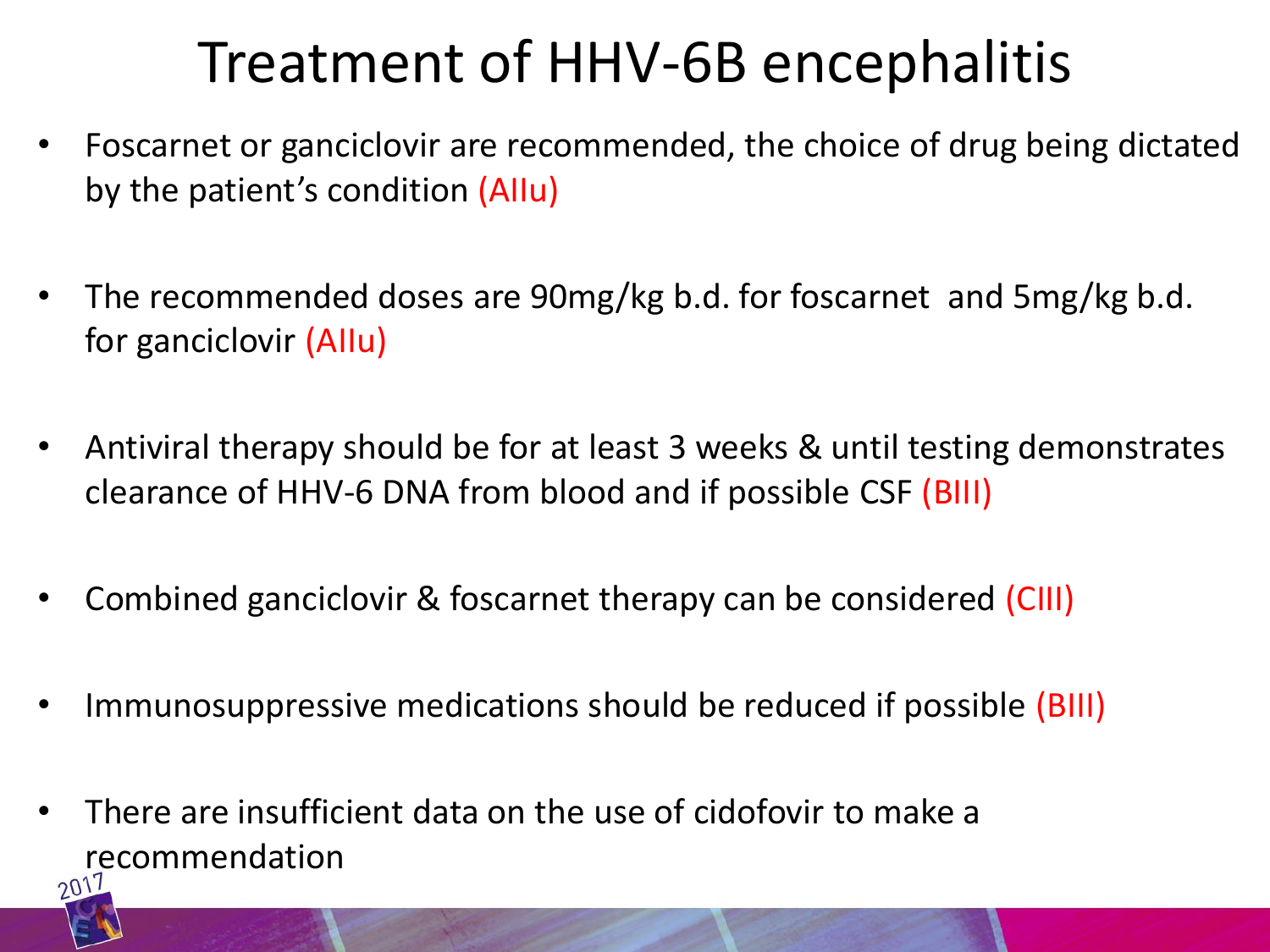#### Diagnosis of HHV-6B myelosuppression after HSCT

- Possible disease must be based on failed engraftment together with HHV-6 DNA in blood or bone marrow.
- CIHHV-6 in donor & recipient plus other likely infectious or non-infectious causes must be excluded.

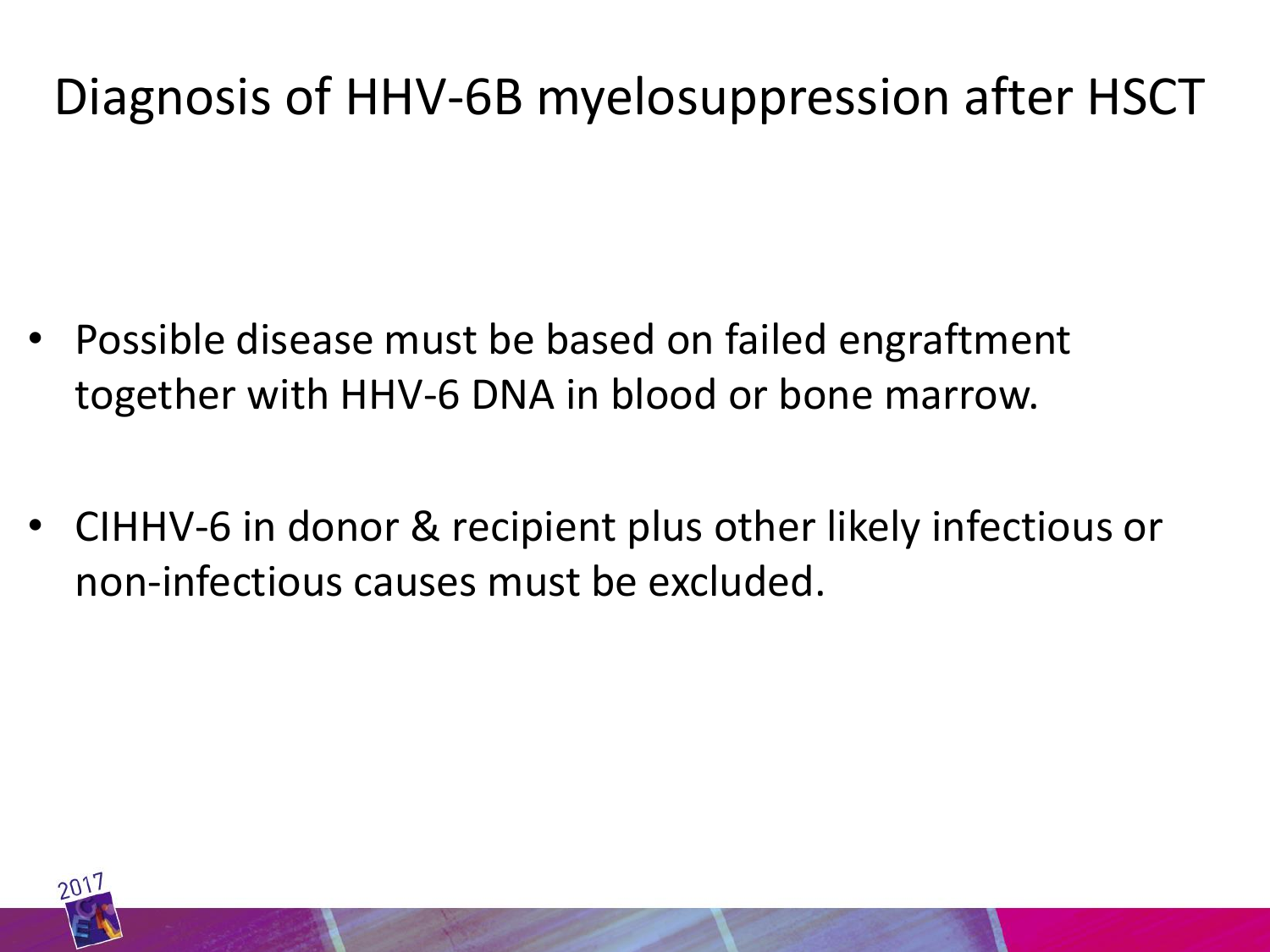### Other possible end-organ HHV-6 diseases

- In suspected end-organ disease, other than encephalitis or failed engraftment, tissue from the affected organ should be tested for HHV-6 infection by culture, immunohistochemistry, in situ hybridization or mRNA.
- PCR for HHV-6 DNA on tissue is not recommended for documentation of HHV-6 disease since the positive predictive value is low.
- CIHHV-6 in donor & recipient plus likely pathogens & other established causes must be excluded.

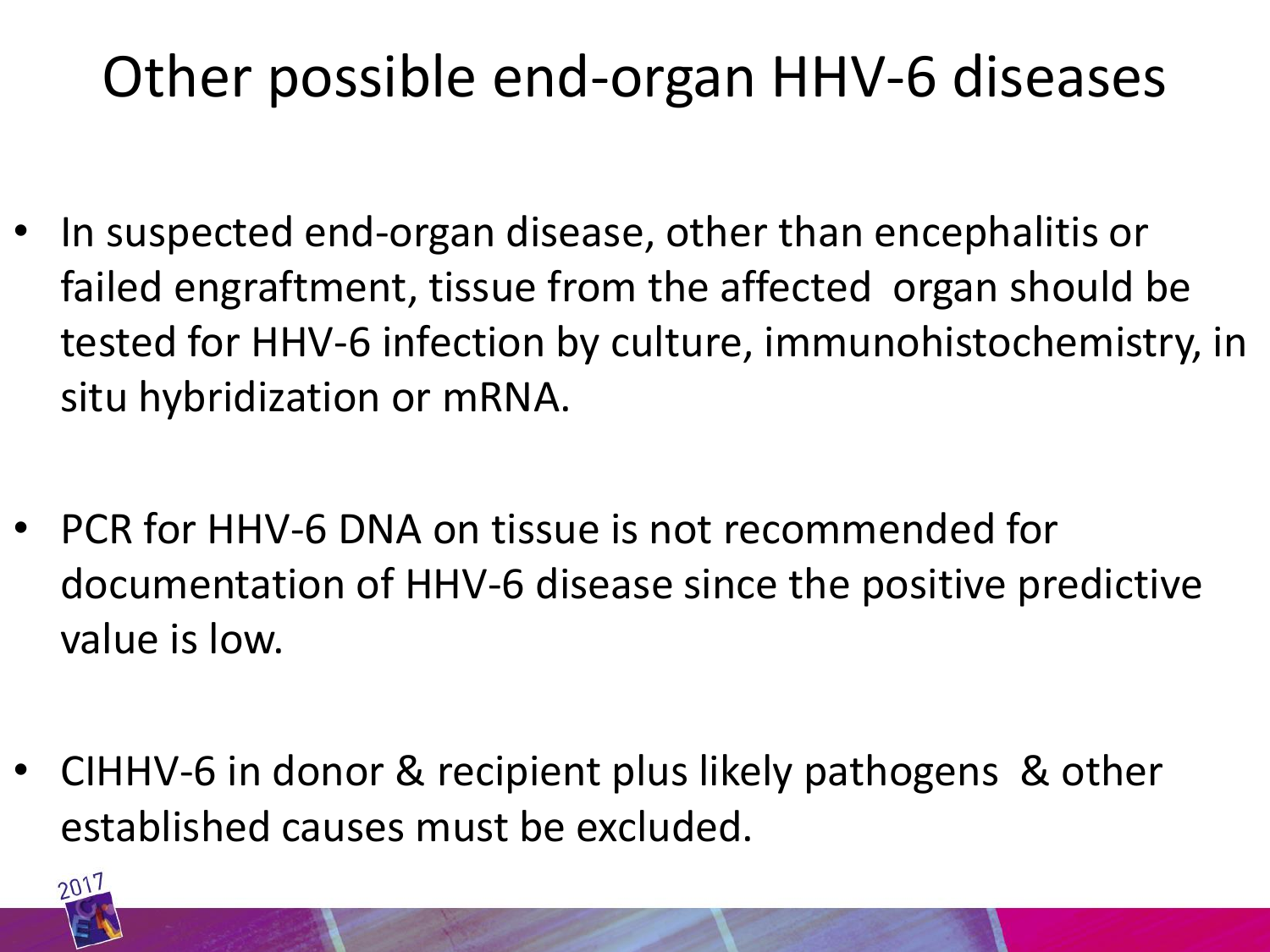## Treatment for possible HHV-6 associated diseases

• No recommendation can be made.

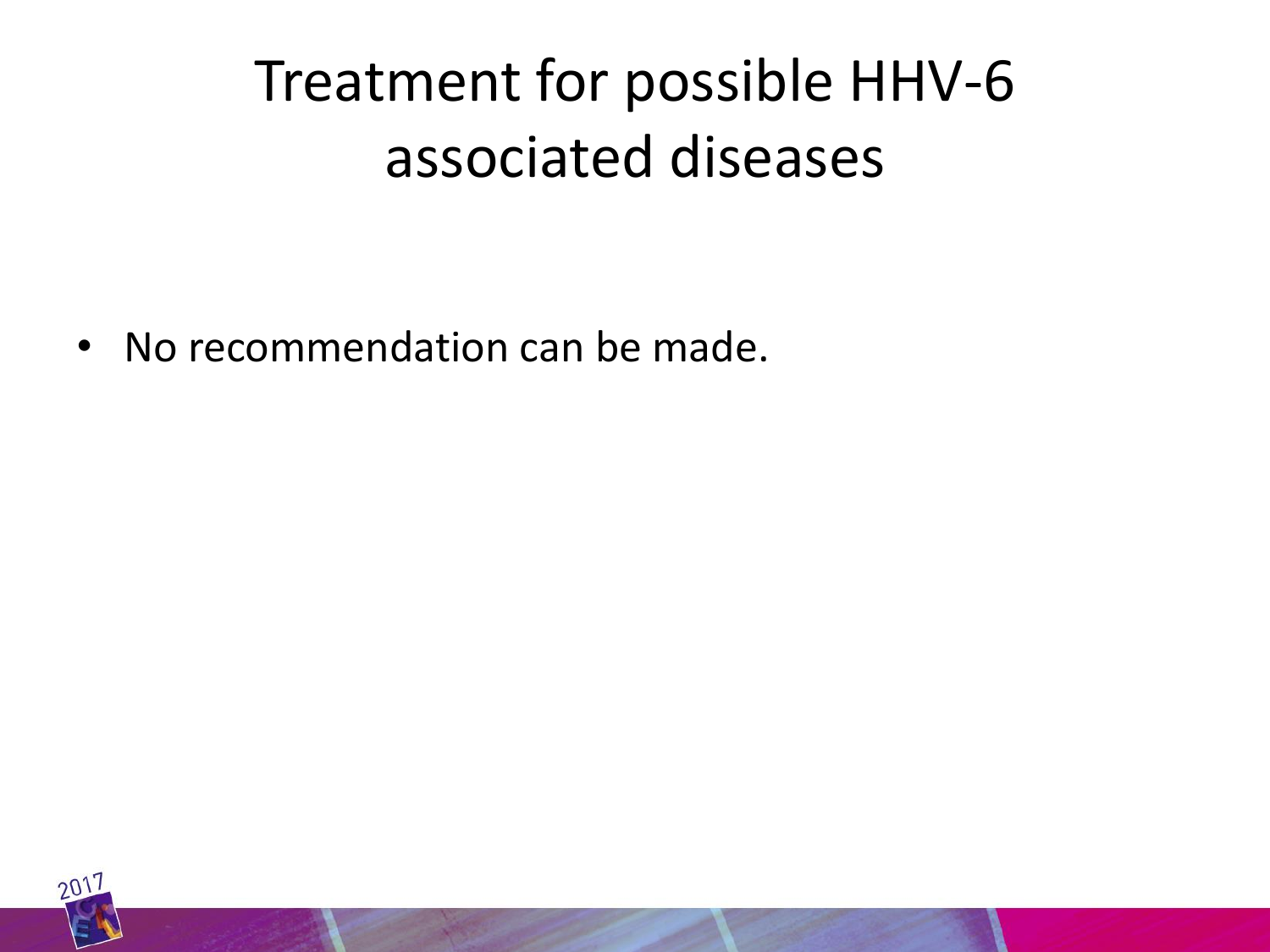#### Areas of research – HHV-6

Improved diagnostic strategies to diagnose HHV-6B end-organ disease (RNA detection to demonstrate active replication through in situ hybridization &/or reverse transcription PCR) after HSCT.

Studies of prevention & treatment strategies for HHV-6B encephalitis using novel therapeutic approaches, including new antiviral drugs & immunotherapy.

Studies of the clinical implications of CIHHV-6 in the HSCT setting & the mechanisms by which this condition affects health outcomes.

All prospective studies on HSCT patients & health outcomes, whether primarily concerned with CIHHV-6 or not, should include HHV-6A & HHV-6B testing of donor & recipient for this condition.